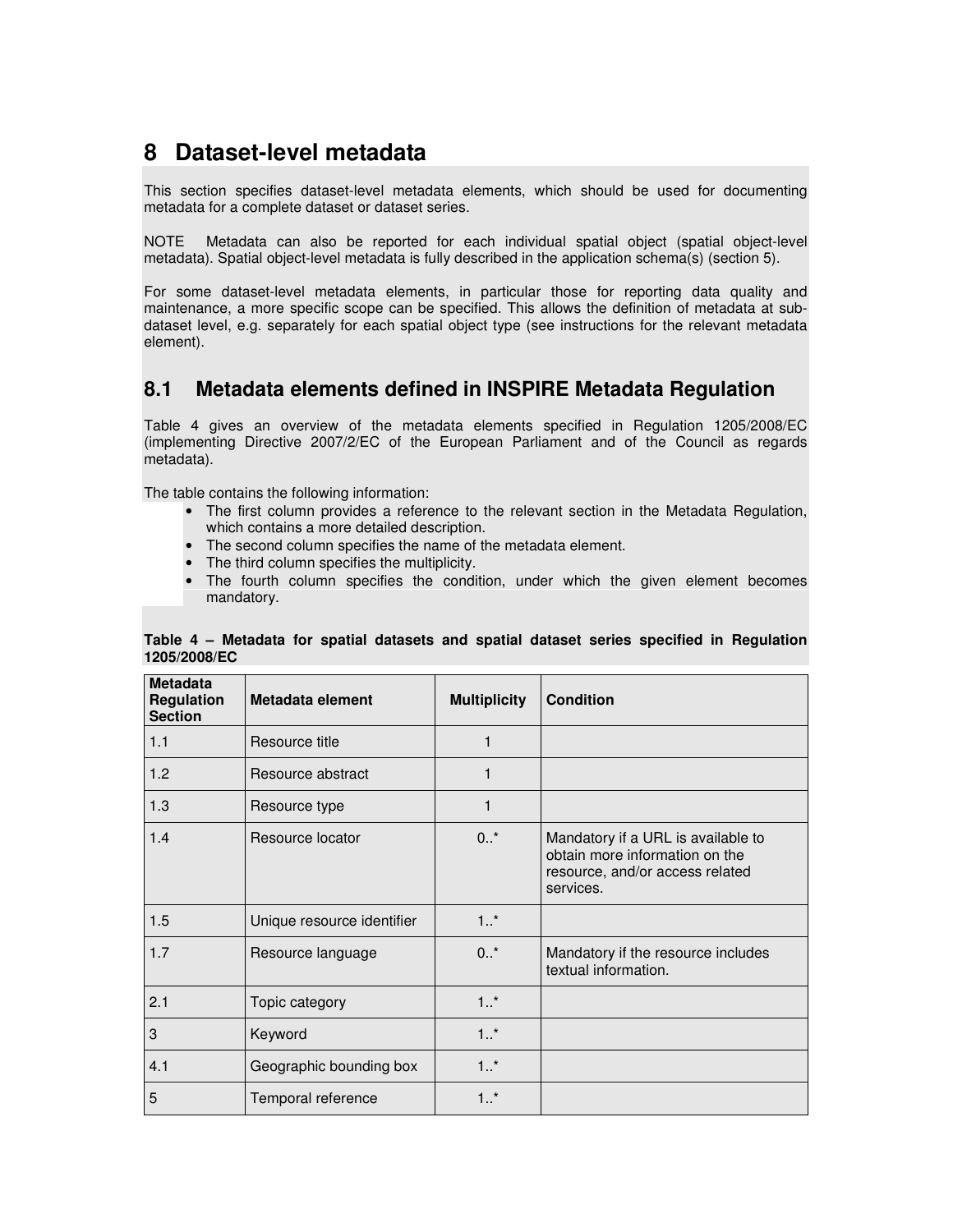| 6.1  | Lineage                                 |         |                                                                                                                     |
|------|-----------------------------------------|---------|---------------------------------------------------------------------------------------------------------------------|
| 6.2  | Spatial resolution                      | 0.7     | Mandatory for data sets and data set<br>series if an equivalent scale or a<br>resolution distance can be specified. |
| 7    | Conformity                              | 1.1     |                                                                                                                     |
| 8.1  | Conditions for access and<br><b>use</b> | 1.1     |                                                                                                                     |
| 8.2  | Limitations on public<br>access         | $1.1$ * |                                                                                                                     |
| 9    | Responsible organisation                | $1.$ *  |                                                                                                                     |
| 10.1 | Metadata point of contact               | 1.1     |                                                                                                                     |
| 10.2 | Metadata date                           | 1       |                                                                                                                     |
| 10.3 | Metadata language                       |         |                                                                                                                     |

Generic guidelines for implementing these elements using ISO 19115 and 19119 are available at http://inspire.jrc.ec.europa.eu/index.cfm/pageid/101. The following sections describe additional themespecific recommendations and requirements for implementing these elements.

### **8.1.1 Conformity**

The Conformity metadata element defined in Regulation 1205/2008/EC requires to report the conformance with the Implementing Rule for interoperability of spatial data sets and services. In addition, it may be used also to document the conformance to another specification.

| <b>Example 1 Figure 1</b> Dataset metadata should include a statement on the overall conformance<br>of the dataset with this data specification (i.e. conformance with all:<br>requirements).                                                                      |
|--------------------------------------------------------------------------------------------------------------------------------------------------------------------------------------------------------------------------------------------------------------------|
| Recommendation 2 The Conformity metadata element should be used to document<br>conformance with this data specification (as a whole), with a specific :<br>conformance class defined in the Abstract Test Suite in Annex A and/or :<br>with another specification. |

The Conformity element includes two sub-elements, the Specification (a citation of the Implementing Rule for interoperability of spatial data sets and services or other specification), and the *Degree* of conformity. The Degree can be Conformant (if the dataset is fully conformant with the cited specification), Not Conformant (if the dataset does not conform to the cited specification) or Not Evaluated (if the conformance has not been evaluated).

| <b>Example Figure 1</b> Figure 1 and a fact as the state is not yet conformant with all requirements of this data E<br>specification, it is recommended to include information on the conformance :<br>with the individual conformance classes specified in the Abstract Test Suite<br>$\vdots$ in Annex A. |
|-------------------------------------------------------------------------------------------------------------------------------------------------------------------------------------------------------------------------------------------------------------------------------------------------------------|
| <b>Example Figure 1</b> Figure 1 and the state is produced or transformed according to an external E<br>specification that includes specific quality assurance procedures, the                                                                                                                              |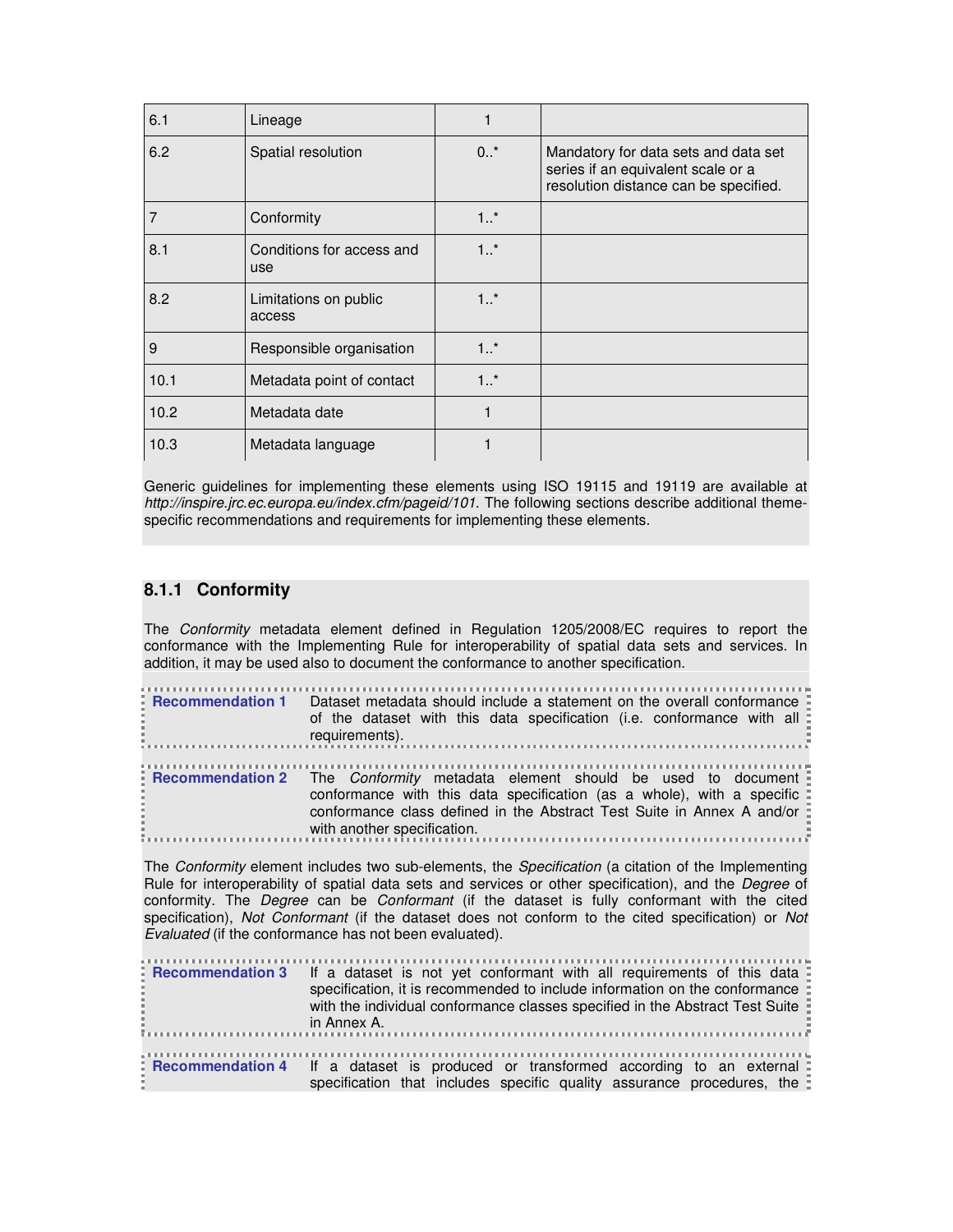| the contract of the contract of the contract of                                                              |                                               |  |  | conformity with this specification should be documented using the<br>Conformity metadata element.                                                |  |
|--------------------------------------------------------------------------------------------------------------|-----------------------------------------------|--|--|--------------------------------------------------------------------------------------------------------------------------------------------------|--|
| <b>Recommendation 5</b> If minimum data quality recommendations are defined then the statement $\frac{1}{2}$ | conformance class in the Abstract Test Suite. |  |  | on the conformity with these requirements should be included using the<br>Conformity metadata element and referring to the relevant data quality |  |

NOTE Currently no minimum data quality requirements are included in the IRs. The recommendation above should be included as a requirement in the IRs if minimum data quality requirements are defined at some point in the future.

| <b>E</b> Recommendation 6 | When documenting conformance with this data specification or one of the :<br>conformance classes defined in the Abstract Test Suite, the Specification =<br>sub-element should be given using the http URI identifier of the |
|---------------------------|------------------------------------------------------------------------------------------------------------------------------------------------------------------------------------------------------------------------------|
|                           | conformance class or using a citation including the following elements:<br>- title: "INSPIRE Data Specification on Statistical Units - Draft Guidelines -<br><name class="" conformance="" of="" the="">"</name>             |
|                           | - date:<br>- dateType: publication                                                                                                                                                                                           |
|                           | $-$ date: 2013-04-10                                                                                                                                                                                                         |

EXAMPLE 1: The XML snippets below show how to fill the Specification sub-element for documenting conformance with the whole data specification on Addresses v3.0.1.

<gmd:DQ\_ConformanceResult>

```
<gmd:specification href="http://inspire.ec.europa.eu/conformanceClass/ad/3.0.1/tg" />
   <gmd:explanation> (...) </gmd:explanation>
   <gmd:pass> (...) </gmd:pass>
</gmd:DQ_ConformanceResult>
```
or (using a citation):

<gmd:DQ\_ConformanceResult> **<gmd:specification>** <gmd:CI\_Citation>  **<gmd:title> <gco:CharacterString>INSPIRE Data Specification on Statistical Units – Draft Guidelines</gco:CharacterString> </gmd:title>** <gmd:date> <gmd:date>  **<gco:Date>2013-04-10</gco:Date>** </gmd:date> <gmd:dateType>  **<gmd:CI\_DateTypeCode codeList="http://standards.iso.org/ittf/PubliclyAvailableStandards/ISO\_19139\_Schemas/resou rces/Codelist/ML\_gmxCodelists.xml#CI\_DateTypeCode" codeListValue="publication">publication</gmd:CI\_DateTypeCode>** </gmd:dateType> </gmd:date> </gmd:CI\_Citation> **</gmd:specification>** <gmd:explanation> (...) </gmd:explanation> <gmd:pass> (...) </gmd:pass> </gmd:DQ\_ConformanceResult>

EXAMPLE 2: The XML snippets below show how to fill the Specification sub-element for documenting conformance with the CRS conformance class of the data specification on Addresses v3.0.1.

<gmd:DQ\_ConformanceResult>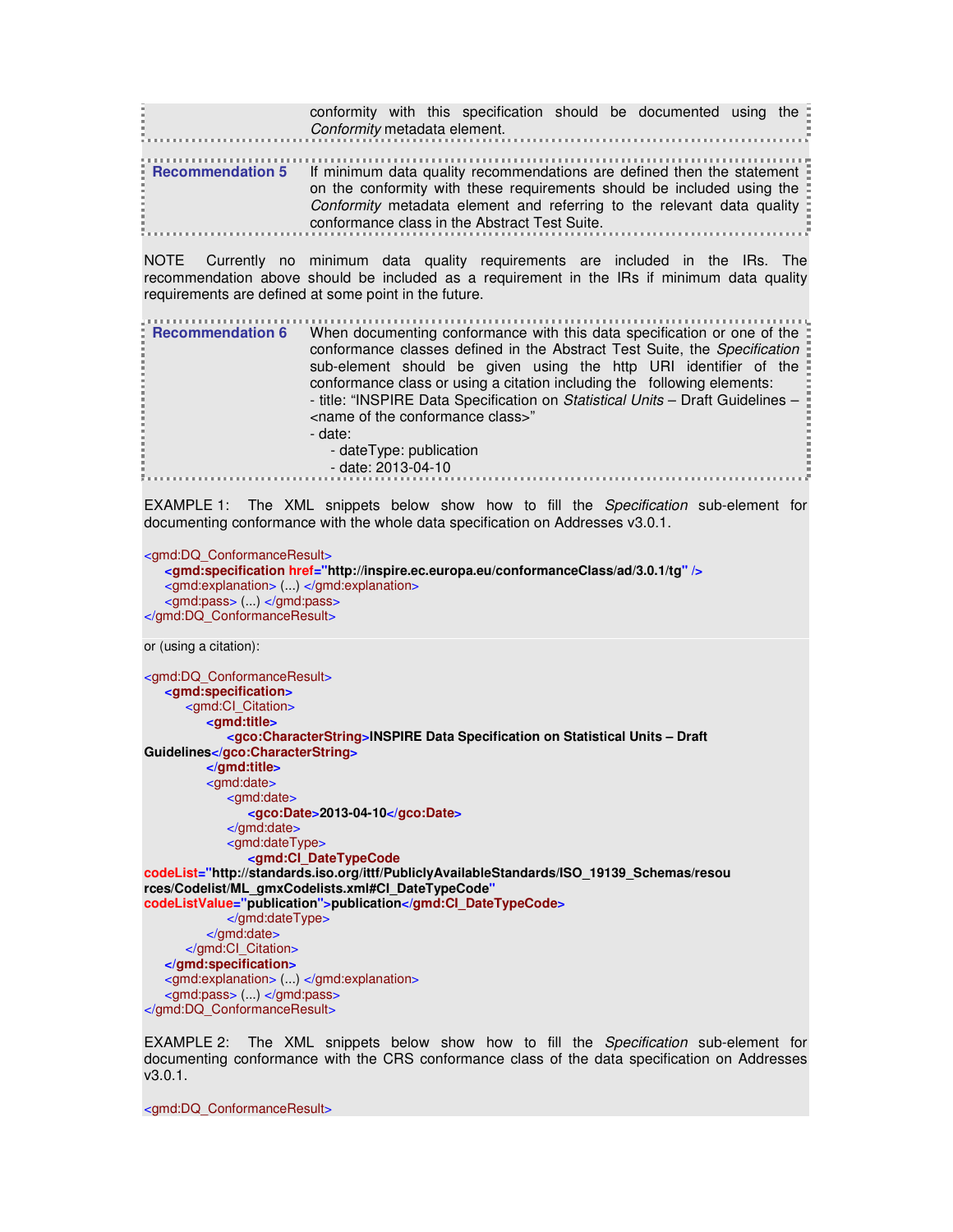```
<gmd:specification href="http://inspire.ec.europa.eu/conformanceClass/ad/3.0.1/crs" />
   <gmd:explanation> (...) </gmd:explanation>
   <gmd:pass> (...) </gmd:pass>
</gmd:DQ_ConformanceResult> 
or (using a citation): 
<gmd:DQ_ConformanceResult>
   <gmd:specification>
       <gmd:CI_Citation>
           <gmd:title>
              <gco:CharacterString>INSPIRE Data Specification on Statistical Units – Draft Guidelines – 
CRS</gco:CharacterString>
          </gmd:title>
          <gmd:date>
             <gmd:date>
                 <gco:Date>2013-04-10</gco:Date>
              </gmd:date>
              <gmd:dateType>
                 <gmd:CI_DateTypeCode
codeList="http://standards.iso.org/ittf/PubliclyAvailableStandards/ISO_19139_Schemas/resou 
rces/Codelist/ML_gmxCodelists.xml#CI_DateTypeCode"
codeListValue="publication">publication</gmd:CI_DateTypeCode>
              </gmd:dateType>
           </gmd:date>
       </gmd:CI_Citation>
   </gmd:specification>
   <gmd:explanation> (...) </gmd:explanation>
   <gmd:pass> (...) </gmd:pass>
</gmd:DQ_ConformanceResult>
```
### **8.1.2 Lineage**

**Recommendation 7** Following the ISO/DIS 19157 Quality principles, if a data provider has a procedure for the quality management of their spatial data sets then the appropriate data quality elements and measures defined in ISO/DIS 19157 should be used to evaluate and report (in the metadata) the results. If not, the Lineage metadata element (defined in Regulation 1205/2008/EC) should be used to describe the overall quality of a spatial data set.

According to Regulation 1205/2008/EC, lineage "is a statement on process history and/or overall quality of the spatial data set. Where appropriate it may include a statement whether the data set has been validated or quality assured, whether it is the official version (if multiple versions exist), and whether it has legal validity. The value domain of this metadata element is free text".

The Metadata Technical Guidelines based on EN ISO 19115 and EN ISO 19119 specifies that the statement sub-element of LI Lineage (EN ISO 19115) should be used to implement the lineage metadata element.

| <b>Recommendation 8</b> To describe the transformation steps and related source data, it is |
|---------------------------------------------------------------------------------------------|
| recommended to use the following sub-elements of LI Lineage:                                |
| - For the description of the transformation process of the local to the                     |
| common INSPIRE data structures, the LI ProcessStep sub-element                              |
| should be used.                                                                             |
| - For the description of the source data the LI Source sub-element should :                 |
| be used.                                                                                    |

NOTE 1 In order to improve the interoperability, domain templates and instructions for using these free text elements (descriptive statements) may be specified here and/or in an Annex of this data specification.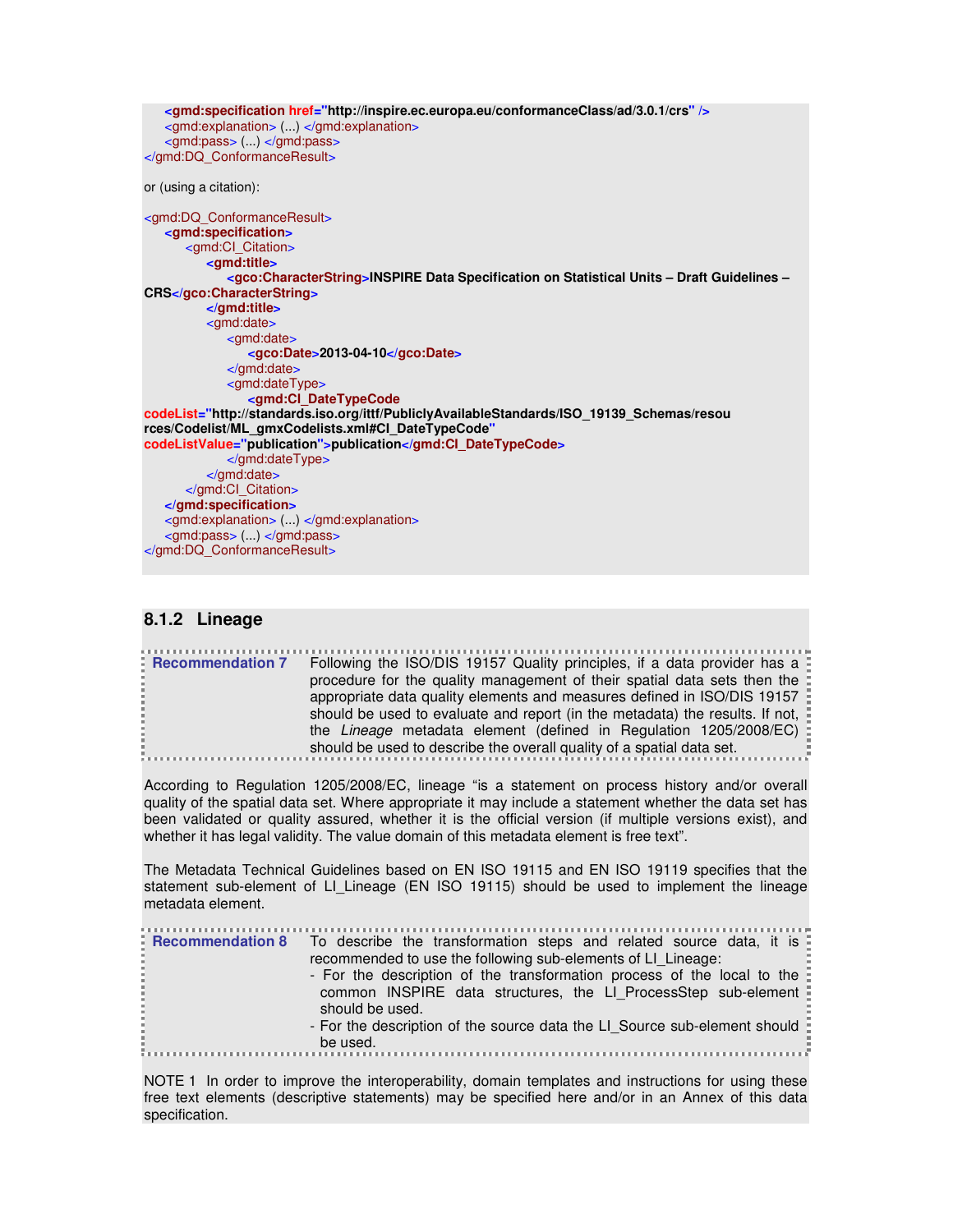### **8.1.3 Temporal reference**

According to Regulation 1205/2008/EC, at least one of the following temporal reference metadata subelements shall be provided: temporal extent, date of publication, date of last revision, date of creation.

**Recommendation 9** It is recommended that at least the date of the last revision of a spatial data set should be reported using the Date of last revision metadata subelement. 

# **8.2 Metadata elements for interoperability**

#### **IR Requirement**  Article 13 **Metadata required for Interoperability**

The metadata describing a spatial data set shall include the following metadata elements required for interoperability:

- 1. Coordinate Reference System: Description of the coordinate reference system(s) used in the data set.
- 2. Temporal Reference System: Description of the temporal reference system(s) used in the data set.

 This element is mandatory only if the spatial data set contains temporal information that does not refer to the default temporal reference system.

- 3. Encoding: Description of the computer language construct(s) specifying the representation of data objects in a record, file, message, storage device or transmission channel.
- 4. Topological Consistency: Correctness of the explicitly encoded topological characteristics of the data set as described by the scope.

 This element is mandatory only if the data set includes types from the Generic Network Model and does not assure centreline topology (connectivity of centrelines) for the network.

5. Character Encoding: The character encoding used in the data set.

This element is mandatory only if an encoding is used that is not based on UTF-8.

6. Spatial Representation Type: The method used to spatially represent geographic information.

These Technical Guidelines propose to implement the required metadata elements based on ISO 19115 and ISO/TS 19139.

The following TG requirements need to be met in order to be conformant with the proposed encoding.

**TG Requirement 1** Metadata instance (XML) documents shall validate without error against the used ISO 19139 XML schema.

NOTE Section 2.1.2 of the Metadata Technical Guidelines discusses the different ISO 19139 XML schemas that are currently available.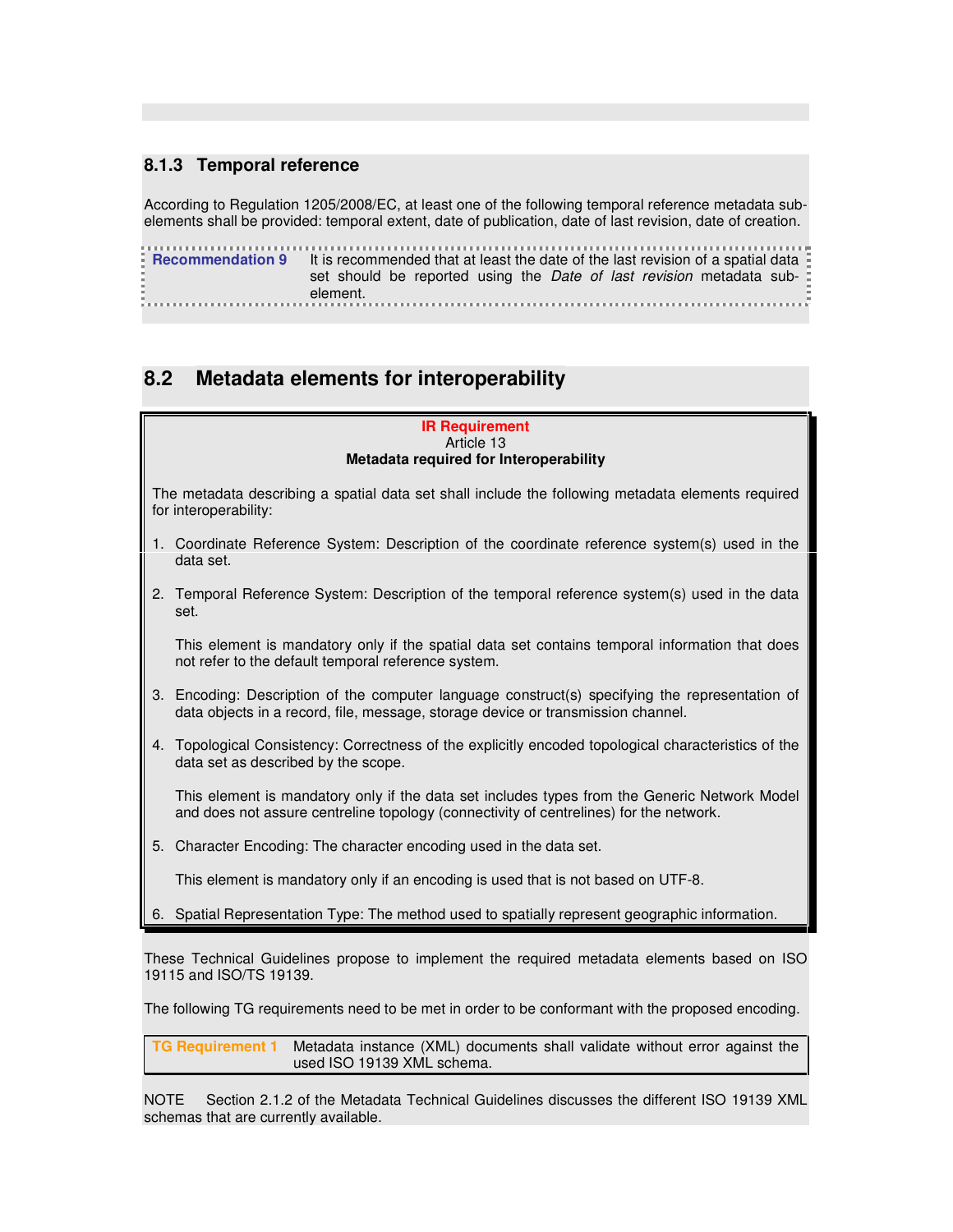| TG Requirement 2 | Metadata instance (XML) documents shall contain the elements and meet the<br>INSPIRE multiplicity specified in the sections below.                                                                              |  |  |
|------------------|-----------------------------------------------------------------------------------------------------------------------------------------------------------------------------------------------------------------|--|--|
|                  |                                                                                                                                                                                                                 |  |  |
|                  | TG Requirement 3 The elements specified below shall be available in the specified ISO/TS<br>19139 path.                                                                                                         |  |  |
|                  |                                                                                                                                                                                                                 |  |  |
|                  | <b>Recommendation 10</b> The metadata elements for interoperability should be made available<br>together with the metadata elements defined in the Metadata Regulation<br>through an INSPIRE discovery service. |  |  |

NOTE While this not explicitly required by any of the INSPIRE Implementing Rules, making all metadata of a data set available together and through one service simplifies implementation and usability.

## **8.2.1 Coordinate Reference System**

| Metadata element name                 | <b>Coordinate Reference System</b>                                                                                                                                                                                                                                                                                                                                                                                                              |
|---------------------------------------|-------------------------------------------------------------------------------------------------------------------------------------------------------------------------------------------------------------------------------------------------------------------------------------------------------------------------------------------------------------------------------------------------------------------------------------------------|
| Definition                            | Description of the coordinate reference system used in the<br>dataset.                                                                                                                                                                                                                                                                                                                                                                          |
| ISO 19115 number and name             | 13. referenceSystemInfo                                                                                                                                                                                                                                                                                                                                                                                                                         |
| ISO/TS 19139 path                     | referenceSystemInfo                                                                                                                                                                                                                                                                                                                                                                                                                             |
| <b>INSPIRE</b> obligation / condition | mandatory                                                                                                                                                                                                                                                                                                                                                                                                                                       |
| <b>INSPIRE</b> multiplicity           | $1.$ *                                                                                                                                                                                                                                                                                                                                                                                                                                          |
| Data type(and ISO 19115 no.)          | 186. MD_ReferenceSystem                                                                                                                                                                                                                                                                                                                                                                                                                         |
|                                       | To identify the reference system, the referenceSystemIdentifier<br>(RS Identifier) shall be provided.                                                                                                                                                                                                                                                                                                                                           |
| Domain                                | NOTE More specific instructions, in particular on pre-defined<br>values for filling the referenceSystemIdentifier attribute should be<br>agreed among Member States during the implementation phase<br>to support interoperability.                                                                                                                                                                                                             |
| Implementing instructions             |                                                                                                                                                                                                                                                                                                                                                                                                                                                 |
| Example                               | referenceSystemIdentifier:<br>code: ETRS_89<br>codeSpace: INSPIRE RS registry                                                                                                                                                                                                                                                                                                                                                                   |
| Example XML encoding                  | <gmd:referencesysteminfo><br/><gmd:md_referencesystem><br/><gmd:referencesystemidentifier><br/><gmd:rs identifier=""><br/><gmd:code><br/><gco:characterstring>ETRS89<br/></gco:characterstring><br/></gmd:code><br/><gmd:codespace><br/><gco:characterstring>INSPIRE RS<br/>registry</gco:characterstring><br/></gmd:codespace><br/></gmd:rs><br/></gmd:referencesystemidentifier><br/><br/></gmd:md_referencesystem></gmd:referencesysteminfo> |
| Comments                              |                                                                                                                                                                                                                                                                                                                                                                                                                                                 |

## **8.2.2 Temporal Reference System**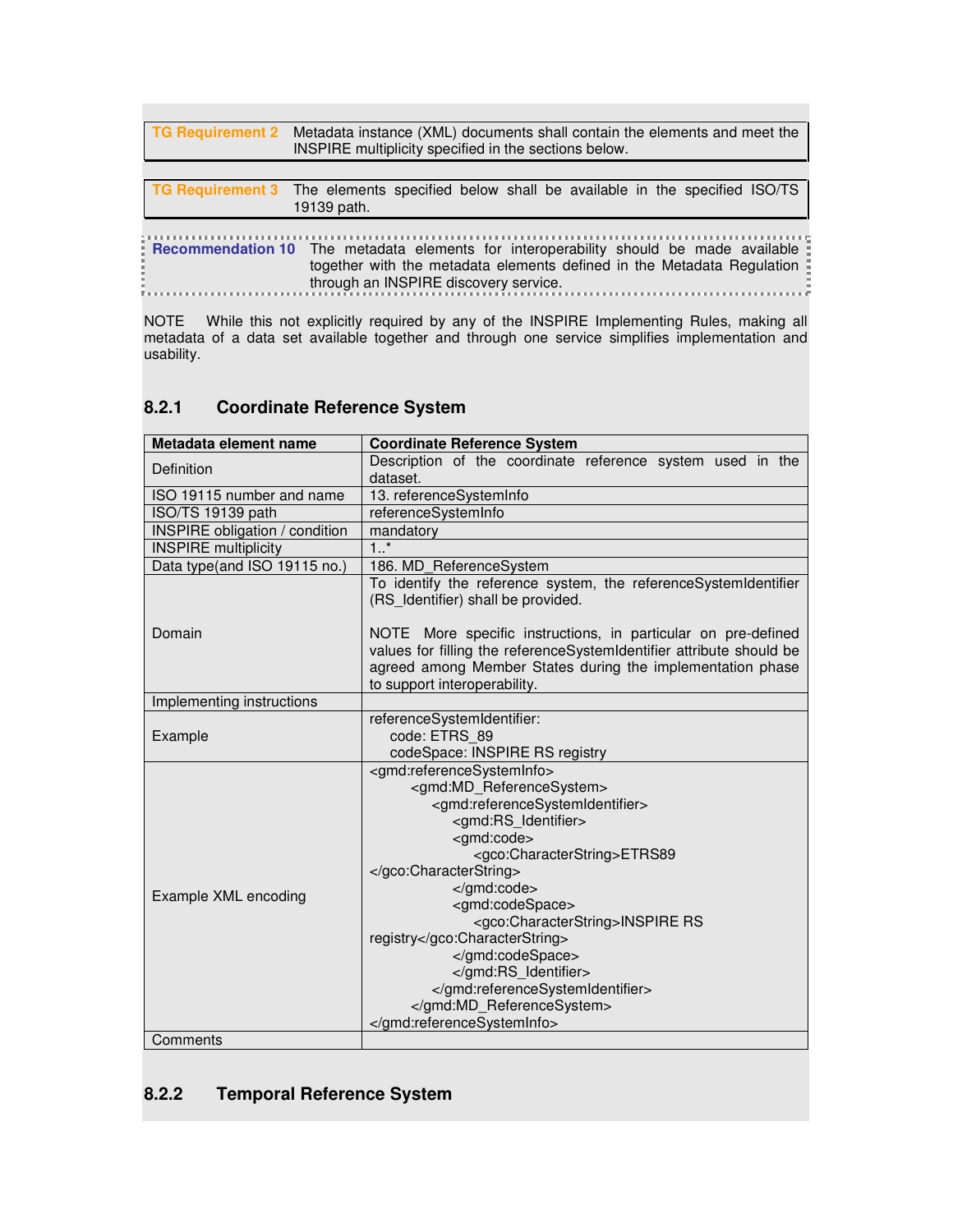| Metadata element name                 | <b>Temporal Reference System</b>                                                                                                                                                                                                                                                                                                                                                                                                              |
|---------------------------------------|-----------------------------------------------------------------------------------------------------------------------------------------------------------------------------------------------------------------------------------------------------------------------------------------------------------------------------------------------------------------------------------------------------------------------------------------------|
| Definition                            | Description of the temporal reference systems used in the<br>dataset.                                                                                                                                                                                                                                                                                                                                                                         |
| ISO 19115 number and name             | 13. referenceSystemInfo                                                                                                                                                                                                                                                                                                                                                                                                                       |
| ISO/TS 19139 path                     | referenceSystemInfo                                                                                                                                                                                                                                                                                                                                                                                                                           |
| <b>INSPIRE</b> obligation / condition | Mandatory, if the spatial data set or one of its feature types<br>contains temporal information that does not refer to the Gregorian<br>Calendar or the Coordinated Universal Time.                                                                                                                                                                                                                                                           |
| <b>INSPIRE</b> multiplicity           | $0.$ *                                                                                                                                                                                                                                                                                                                                                                                                                                        |
| Data type(and ISO 19115 no.)          | 186. MD_ReferenceSystem                                                                                                                                                                                                                                                                                                                                                                                                                       |
| Domain                                | No specific type is defined in ISO 19115 for temporal reference<br>systems. Thus, the generic MD_ReferenceSystem element and its<br>reference SystemIdentifier (RS Identifier) property shall be<br>provided.<br>NOTEMore specific instructions, in particular on pre-defined<br>values for filling the referenceSystemIdentifier attribute should be<br>agreed among Member States during the implementation phase                           |
|                                       | to support interoperability.                                                                                                                                                                                                                                                                                                                                                                                                                  |
| Implementing instructions             |                                                                                                                                                                                                                                                                                                                                                                                                                                               |
| Example                               | referenceSystemIdentifier:<br>code: GregorianCalendar<br>codeSpace: INSPIRE RS registry                                                                                                                                                                                                                                                                                                                                                       |
| Example XML encoding<br>Comments      | <gmd:referencesysteminfo><br/><gmd:md referencesystem=""><br/><gmd:referencesystemidentifier><br/><gmd:rs identifier=""><br/><gmd:code><br/><gco:characterstring>GregorianCalendar<br/></gco:characterstring><br/></gmd:code><br/><gmd:codespace><br/><gco:characterstring>INSPIRE RS<br/>registry</gco:characterstring><br/></gmd:codespace><br/></gmd:rs><br/></gmd:referencesystemidentifier><br/></gmd:md><br/></gmd:referencesysteminfo> |
|                                       |                                                                                                                                                                                                                                                                                                                                                                                                                                               |

# **8.2.3 Encoding**

| Metadata element name                 | <b>Encoding</b>                                                                                                                                                           |
|---------------------------------------|---------------------------------------------------------------------------------------------------------------------------------------------------------------------------|
| <b>Definition</b>                     | Description of the computer language construct that specifies the<br>representation of data objects in a record, file, message, storage<br>device or transmission channel |
| ISO 19115 number and name             | 271. distributionFormat                                                                                                                                                   |
| ISO/TS 19139 path                     | distributionInfo/MD Distribution/distributionFormat                                                                                                                       |
| <b>INSPIRE obligation / condition</b> | mandatory                                                                                                                                                                 |
| <b>INSPIRE</b> multiplicity           |                                                                                                                                                                           |
| Data type (and ISO 19115 no.)         | 284. MD Format                                                                                                                                                            |
| Domain                                | See B.2.10.4. The property values (name, version, specification)<br>specified in section 5 shall be used to document the default and<br>alternative encodings.            |
| Implementing instructions             |                                                                                                                                                                           |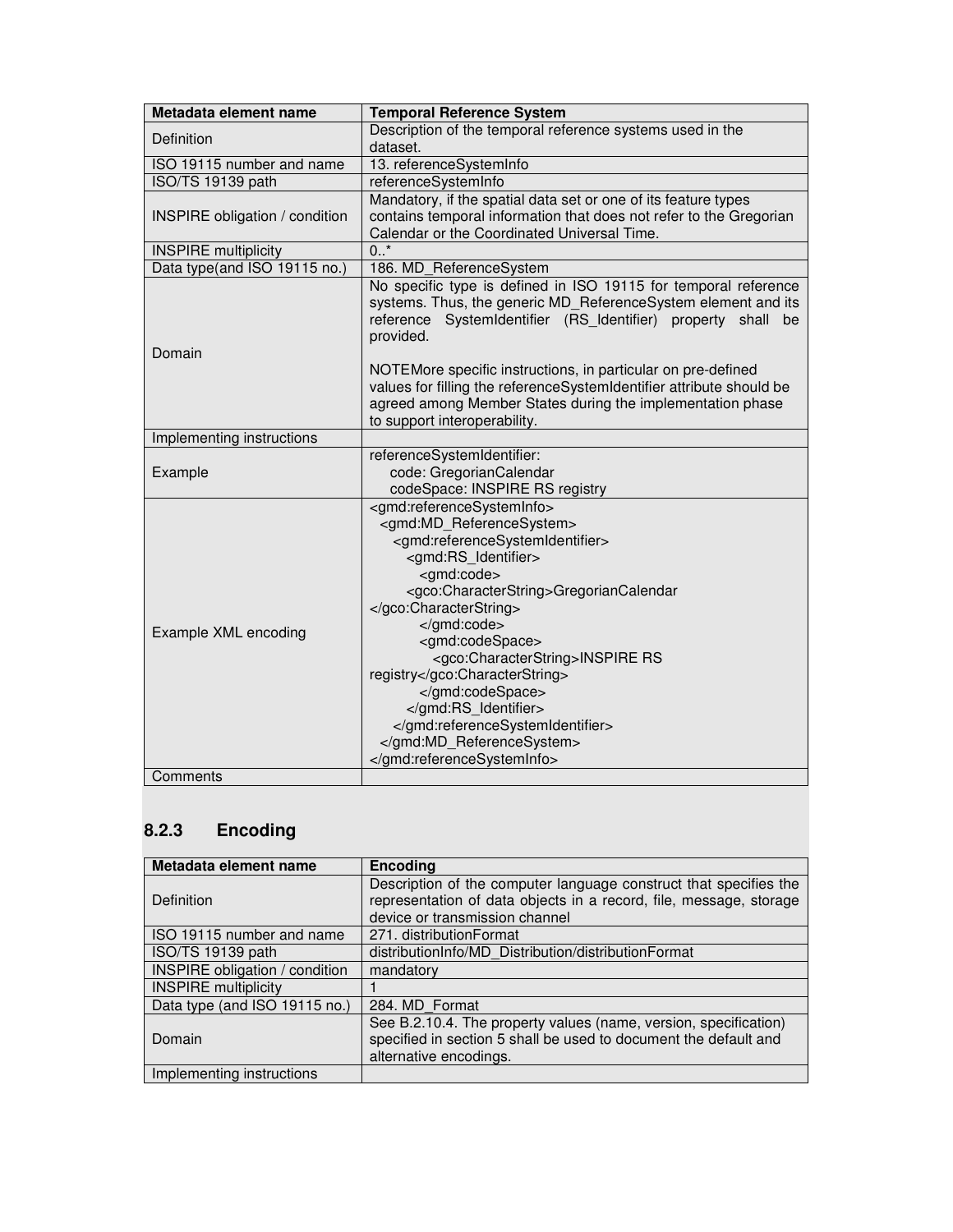| Example              | name: <application name="" schema=""> GML application schema<br/>version: version 3.0<br/>specification: D2.8.III.1 Data Specification on Statistical Units-<br/><b>Technical Guidelines</b></application>                                                                                                                                                                                                                                                                     |
|----------------------|--------------------------------------------------------------------------------------------------------------------------------------------------------------------------------------------------------------------------------------------------------------------------------------------------------------------------------------------------------------------------------------------------------------------------------------------------------------------------------|
| Example XML encoding | <gmd:md format=""><br/><gmd:name><br/><gco:characterstring>SomeApplicationSchema GML<br/>application schema</gco:characterstring><br/></gmd:name><br/><gmd:version><br/><gco:characterstring>3.0</gco:characterstring><br/></gmd:version><br/><gmd:specification><br/><gco:characterstring>D2.8.III.1 Data Specification on<br/>Statistical Units - Technical Guidelines</gco:characterstring><br/><math>\alpha</math>/qmd:specification&gt;<br/></gmd:specification></gmd:md> |
| Comments             |                                                                                                                                                                                                                                                                                                                                                                                                                                                                                |

# **8.2.4 Character Encoding**

| Metadata element name                 | <b>Character Encoding</b>                                                                                                                                                                                                                                                              |
|---------------------------------------|----------------------------------------------------------------------------------------------------------------------------------------------------------------------------------------------------------------------------------------------------------------------------------------|
| Definition                            | The character encoding used in the data set.                                                                                                                                                                                                                                           |
| ISO 19115 number and name             |                                                                                                                                                                                                                                                                                        |
| ISO/TS 19139 path                     |                                                                                                                                                                                                                                                                                        |
| <b>INSPIRE</b> obligation / condition | Mandatory, if an encoding is used that is not based on UTF-8.                                                                                                                                                                                                                          |
| <b>INSPIRE</b> multiplicity           | 0.7                                                                                                                                                                                                                                                                                    |
| Data type (and ISO 19115              |                                                                                                                                                                                                                                                                                        |
| $no.$ )                               |                                                                                                                                                                                                                                                                                        |
| Domain                                |                                                                                                                                                                                                                                                                                        |
| Implementing instructions             |                                                                                                                                                                                                                                                                                        |
| Example                               |                                                                                                                                                                                                                                                                                        |
| Example XML encoding                  | <gmd:characterset><br/><gmd:md <br="" charactersetcode="" codelistvalue="8859part2">codeList="http://standards.iso.org/ittf/PubliclyAvailableStandards/l<br/>SO 19139 Schemas/resources/Codelist/ML gmxCodelists.xml#C<br/>haracterSetCode"&gt;8859-2</gmd:md><br/></gmd:characterset> |
| Comments                              |                                                                                                                                                                                                                                                                                        |

## **8.2.5 Spatial representation type**

| Metadata element name                 | <b>Spatial representation type</b>                                                                                                                       |
|---------------------------------------|----------------------------------------------------------------------------------------------------------------------------------------------------------|
| Definition                            | The method used to spatially represent geographic information.                                                                                           |
| ISO 19115 number and name             | 37. spatialRepresentationType                                                                                                                            |
| ISO/TS 19139 path                     |                                                                                                                                                          |
| <b>INSPIRE obligation / condition</b> | Mandatory                                                                                                                                                |
| <b>INSPIRE</b> multiplicity           | 1.1                                                                                                                                                      |
| Data type (and ISO 19115              | B.5.26 MD_SpatialRepresentationTypeCode                                                                                                                  |
| $no.$ )                               |                                                                                                                                                          |
| Domain                                |                                                                                                                                                          |
| Implementing instructions             | Of the values included in the code list in ISO 19115 (vector, grid,<br>textTable, tin, stereoModel, video), only vector, grid and tin should<br>be used. |
|                                       | Additional code list values may be defined based on<br><b>NOTE</b><br>feedback from implementation.                                                      |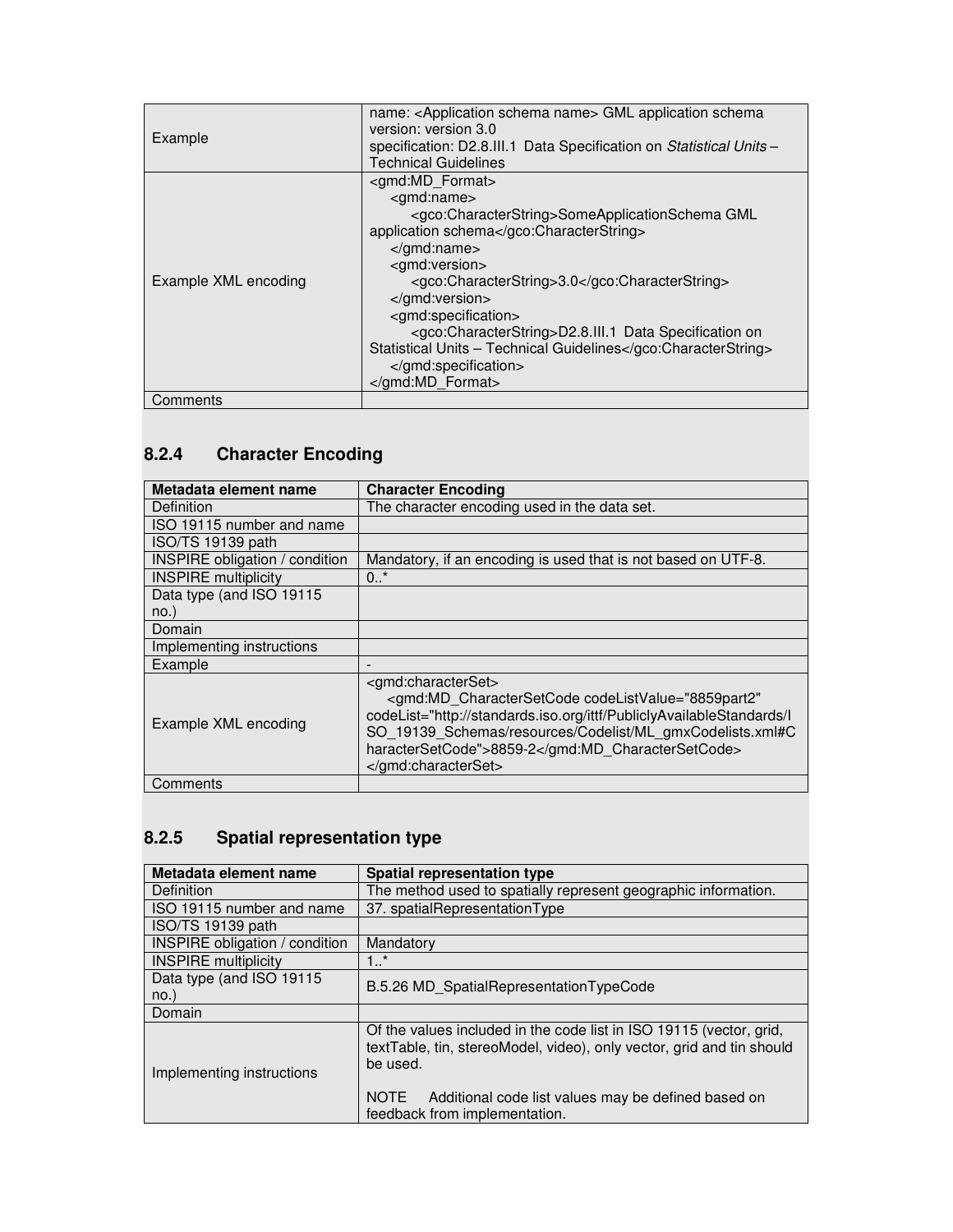| Example              |  |
|----------------------|--|
| Example XML encoding |  |
| Comments             |  |

## **8.2.6 Data Quality – Logical Consistency – Topological Consistency**

See section 8.3.2 for instructions on how to implement metadata elements for reporting data quality.

## **8.3 Recommended theme-specific metadata elements**

**Recommendation 11** The metadata describing a spatial data set or a spatial data set series related to the theme Statistical Units should comprise the theme-specific metadata elements specified in Table 5.

The table contains the following information:

- The first column provides a reference to a more detailed description.
- The second column specifies the name of the metadata element.
- The third column specifies the multiplicity.

| <b>Section</b> | Metadata element                                    | <b>Multiplicity</b> |
|----------------|-----------------------------------------------------|---------------------|
| 8.3.1          | Maintenance Information                             | 01                  |
| 8.3.2          | Logical Consistency - Conceptual Consistency        | $0.7*$              |
| 8.3.2          | Logical Consistency – Domain Consistency            | $0.7^*$             |
| 8.3.2          | Completeness - Commission                           | 01                  |
| 8.3.2          | Completeness - Omission                             | 01                  |
| 8.3.2          | Logical consistency - Topological consistency       | 01                  |
| 8.3.2          | Positional accuracy - Absolute or external accuracy | 01                  |
| 8.3.2          | Thematic accuracy - Classification correctness      | 0.1                 |
| 8.3.2          | Temporal quality - Temporal validity                | 0.1                 |

### **Table 5 – Optional theme-specific metadata elements for the theme Statistical Units**

**RECOMMENT IN A TENS INTERFERITE IN A TEN INTERFERITE IN A TELL THE METAL CONTRACT ISO THE PROPERTION OF THE RECOMMENT ISO THE RECOMMENDED TO THE RECOMMENDED TO THE RECOMMENDED THE RECOMMENDED TO THE RECOMMENDED TO THE REC** 19115, ISO/DIS 19157 and ISO/TS 19139, the instructions included in the relevant sub-sections should be followed.

### **8.3.1 Maintenance Information**

| Metadata element name                 | <b>Maintenance information</b>                           |
|---------------------------------------|----------------------------------------------------------|
| Definition                            | Information about the scope and frequency of updating    |
| ISO 19115 number and name             | 30. resourceMaintenance                                  |
| ISO/TS 19139 path                     | identificationInfo/MD Identification/resourceMaintenance |
| <b>INSPIRE obligation / condition</b> | optional                                                 |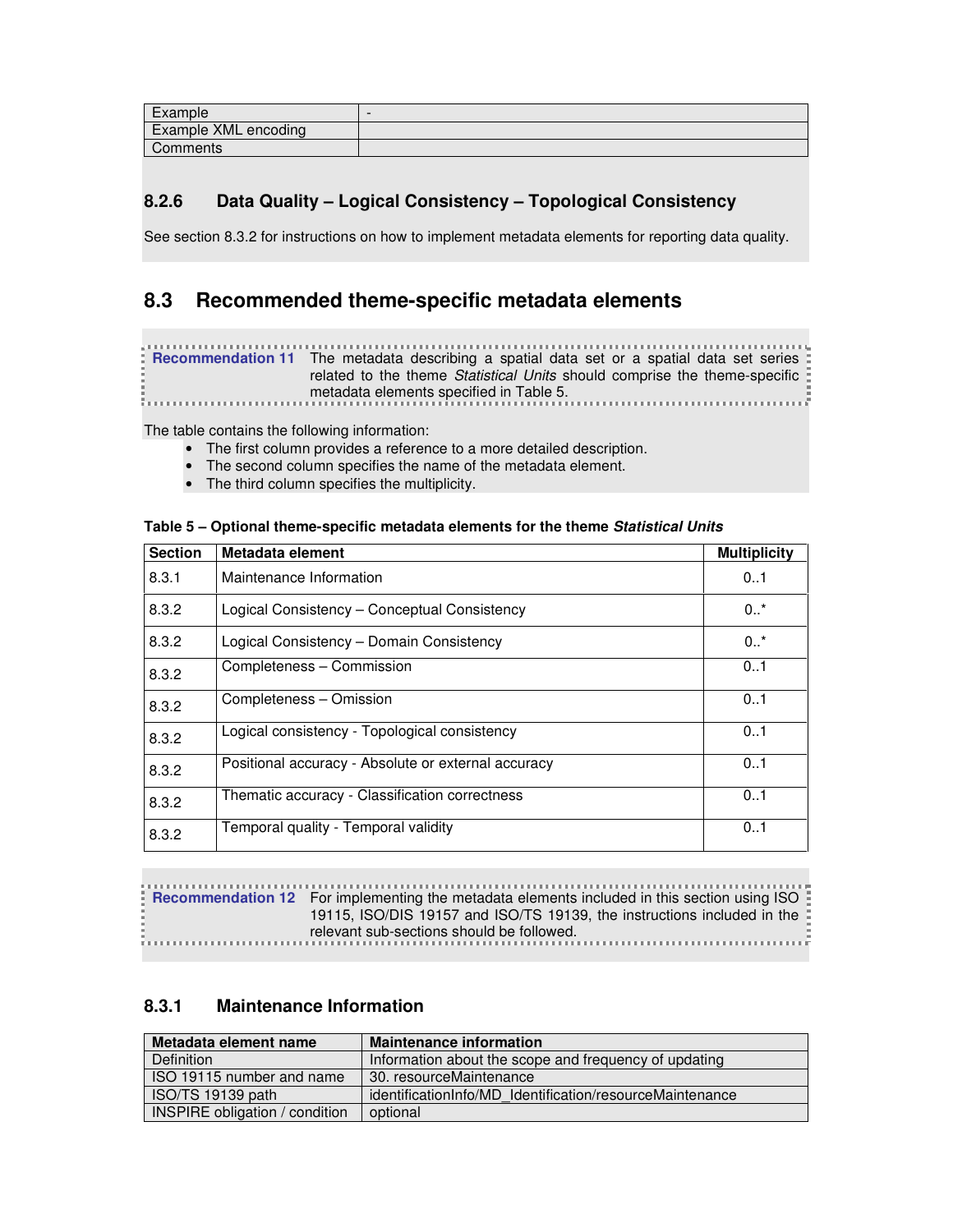| <b>INSPIRE</b> multiplicity  | 01                                                                                                                                                                                                                                                                                                                                                                                                                                                                                                                                                                                                                          |
|------------------------------|-----------------------------------------------------------------------------------------------------------------------------------------------------------------------------------------------------------------------------------------------------------------------------------------------------------------------------------------------------------------------------------------------------------------------------------------------------------------------------------------------------------------------------------------------------------------------------------------------------------------------------|
| Data type(and ISO 19115 no.) | 142. MD MaintenanceInformation                                                                                                                                                                                                                                                                                                                                                                                                                                                                                                                                                                                              |
| Domain                       | This is a complex type (lines 143-148 from ISO 19115).<br>At least the following elements should be used (the multiplicity<br>according to ISO 19115 is shown in parentheses):<br>maintenanceAndUpdateFrequency [1]: frequency with which<br>changes and additions are made to the resource after the<br>initial resource is completed / domain value:<br>MD MaintenanceFrequencyCode:<br>updateScope [0*]: scope of data to which maintenance is<br>applied / domain value: MD ScopeCode<br>maintenanceNote [0*]: information regarding specific<br>requirements for maintaining the resource / domain value: free<br>text |
| Implementing instructions    |                                                                                                                                                                                                                                                                                                                                                                                                                                                                                                                                                                                                                             |
| Example                      |                                                                                                                                                                                                                                                                                                                                                                                                                                                                                                                                                                                                                             |
| Example XML encoding         |                                                                                                                                                                                                                                                                                                                                                                                                                                                                                                                                                                                                                             |
| Comments                     |                                                                                                                                                                                                                                                                                                                                                                                                                                                                                                                                                                                                                             |

### **8.3.2 Metadata elements for reporting data quality**

| Recommendation 13 For reporting the results of the data quality evaluation, the data quality :<br>elements, sub-elements and (for quantitative evaluation) measures defined<br>in chapter 7 should be used.                                               |
|-----------------------------------------------------------------------------------------------------------------------------------------------------------------------------------------------------------------------------------------------------------|
| . Recommendation 14 The metadata elements specified in the following sections should be used :<br>to report the results of the data quality evaluation. At least the information<br>included in the row "Implementation instructions" should be provided. |

The first section applies to reporting quantitative results (using the element DQ\_QuantitativeResult), while the second section applies to reporting non-quantitative results (using the element DQ\_DescriptiveResult).

| <b>EXECOMMEDIAM EXECUTE:</b> If a dataset does not pass the tests of the Application schema conformance: |
|----------------------------------------------------------------------------------------------------------|
| class (defined in Annex A), the results of each test should be reported $\frac{1}{2}$                    |
| $\frac{1}{2}$ using one of the options described in sections 8.3.2.1 and 8.3.2.2.                        |
|                                                                                                          |

NOTE 1 If using non-quantitative description, the results of several tests do not have to be reported separately, but may be combined into one descriptive statement.

NOTE 2 The sections 8.3.2.1 and 8.3.2.2 may need to be updated once the XML schemas for ISO 19157 have been finalised.

The scope for reporting may be different from the scope for evaluating data quality (see section 7). If data quality is reported at the data set or spatial object type level, the results are usually derived or aggregated.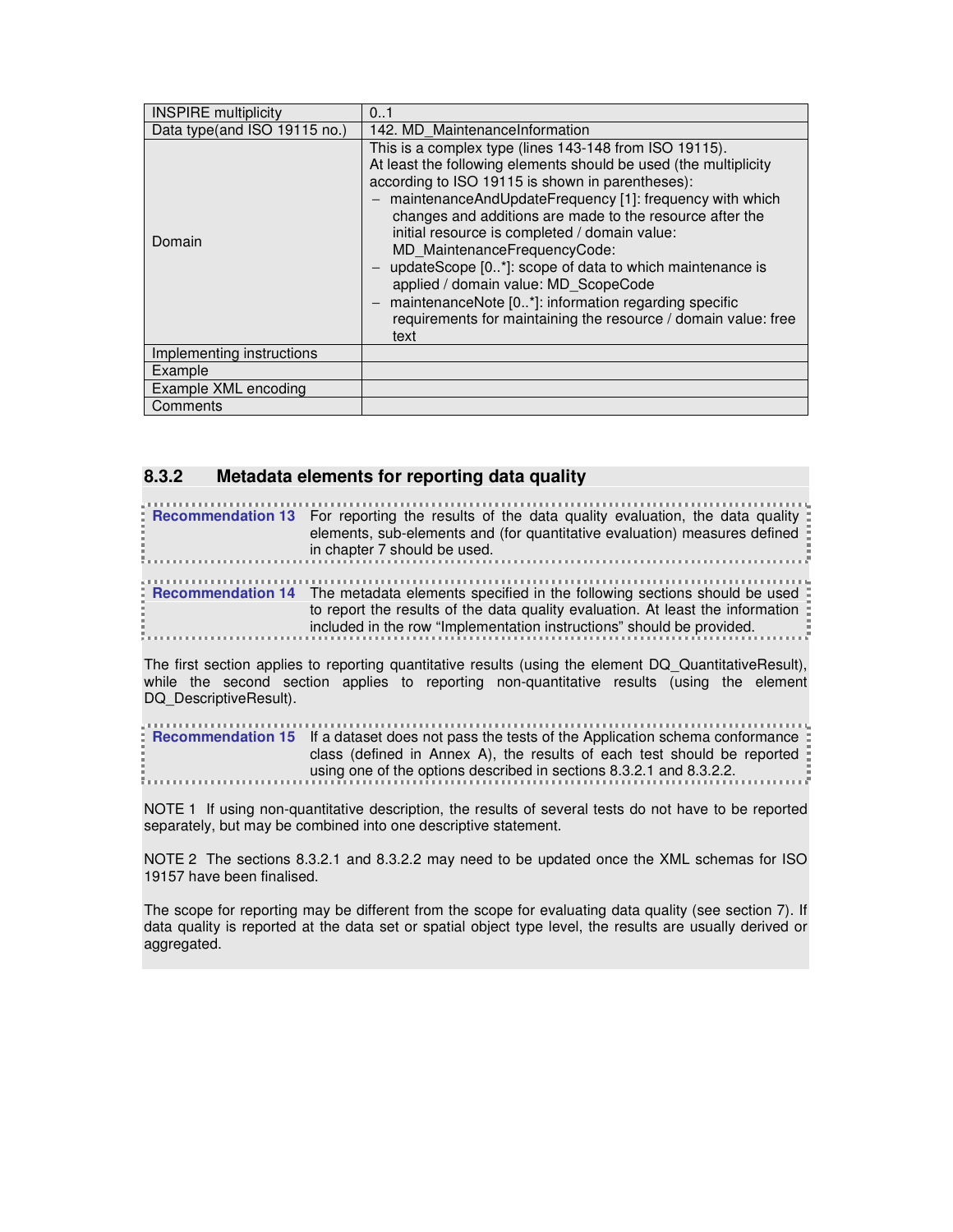| <b>Recommendation 16</b> The scope element (of type DQ_Scope) of the DQ_DataQuality subtype |     | should be used to encode the reporting scope.                                                                                            |    |             |                      |
|---------------------------------------------------------------------------------------------|-----|------------------------------------------------------------------------------------------------------------------------------------------|----|-------------|----------------------|
|                                                                                             |     | Only the following values should be used for the level element of<br>DQ Scope: Series, Dataset, featureType.                             |    |             |                      |
|                                                                                             | the | level<br>levelDescription/MDScopeDescription/features element (of type<br>GF_FeatureType>) shall be used to list the feature type names. | İS | featureType | the $\pm$<br>Set $<$ |

NOTE In the level element of DQ\_Scope, the value featureType is used to denote spatial object type.

| Metadata element name                 | See chapter 7                                                                                                                                                                                                                |
|---------------------------------------|------------------------------------------------------------------------------------------------------------------------------------------------------------------------------------------------------------------------------|
| Definition                            | See chapter 7                                                                                                                                                                                                                |
| ISO/DIS 19157 number and name         | 3. report                                                                                                                                                                                                                    |
| ISO/TS 19139 path                     | dataQualityInfo/*/report                                                                                                                                                                                                     |
| <b>INSPIRE</b> obligation / condition | optional                                                                                                                                                                                                                     |
| <b>INSPIRE</b> multiplicity           | $0.$ *                                                                                                                                                                                                                       |
| Data type (and ISO/DIS 19157          | Corresponding DQ_xxx subelement from ISO/DIS 19157, e.g.                                                                                                                                                                     |
| $no.$ )                               | 12. DQ CompletenessCommission                                                                                                                                                                                                |
|                                       | Lines 7-9 from ISO/DIS 19157                                                                                                                                                                                                 |
| Domain                                | 7. DQ MeasureReference (C.2.1.3)                                                                                                                                                                                             |
|                                       | 8. DQ EvaluationMethod (C.2.1.4.)                                                                                                                                                                                            |
|                                       | 9. DQ Result (C2.1.5.)                                                                                                                                                                                                       |
|                                       | 39. nameOfMeasure                                                                                                                                                                                                            |
|                                       | NOTE This should be the name as defined in Chapter 7.                                                                                                                                                                        |
|                                       | 42. evaluationMethodType                                                                                                                                                                                                     |
|                                       | 43. evaluationMethodDescription                                                                                                                                                                                              |
| Implementing instructions             | NOTE If the reported data quality results are derived or<br>aggregated (i.e. the scope levels for evaluation and reporting<br>are different), the derivation or aggregation should also be<br>specified using this property. |
|                                       | 46. dateTime                                                                                                                                                                                                                 |
|                                       | NOTE This should be data or range of dates on which the<br>data quality measure was applied.                                                                                                                                 |
|                                       | 63. DQ QuantitativeResult / 64. value                                                                                                                                                                                        |
|                                       | NOTE The DQ_Result type should be DQ_QuantitativeResult<br>and the value(s) represent(s) the application of the data quality<br>measure (39.) using the specified evaluation method (42-43.)                                 |
| Example                               | See Table E.12 - Reporting commission as metadata<br>(ISO/DIS 19157)                                                                                                                                                         |
| Example XML encoding                  |                                                                                                                                                                                                                              |

### **8.3.2.1. Guidelines for reporting quantitative results of the data quality evaluation**

### **8.3.2.2. Guidelines for reporting descriptive results of the Data Quality evaluation**

| Metadata element name | See chapter |
|-----------------------|-------------|
| Definition            | See chapter |